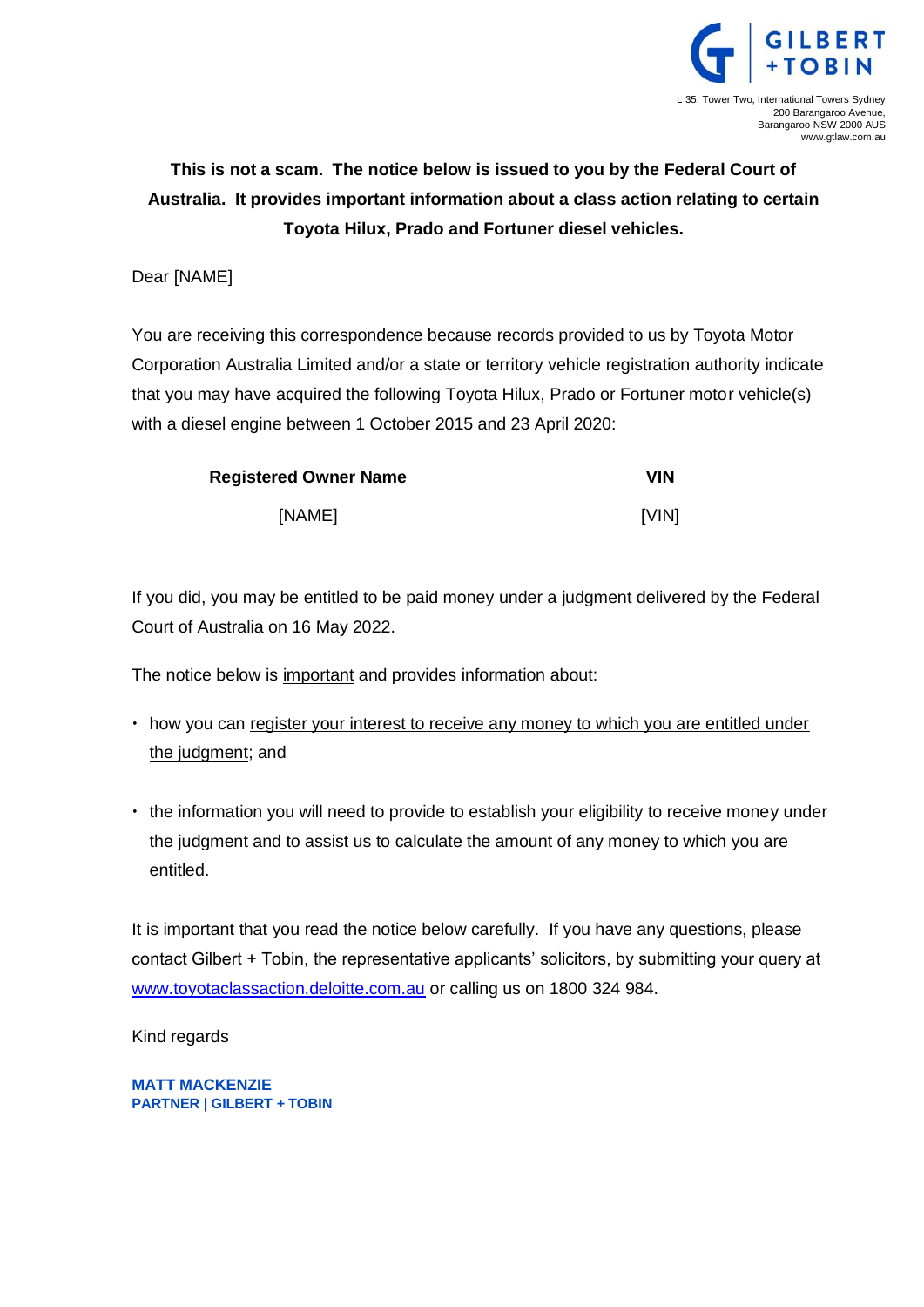# **CLASS ACTION RELATING TO CERTAIN TOYOTA HILUX, PRADO & FORTUNER DIESEL VEHICLES**

## **THIS IS AN IMPORTANT NOTICE ISSUED TO YOU BY THE FEDERAL COURT OF AUSTRALIA**

This notice concerns a CLASS ACTION relating to certain TOYOTA HILUX, PRADO & FORTUNER diesel vehicles.

It is sent to you because:

- it is likely that you are a Group Member because you acquired one of the relevant Toyota vehicles (and you have not opted out of the class action); and
- you may be entitled to be paid money under a judgment delivered by the Court.

It is in your interests to register so that your eligibility to receive any money to which you are entitled under the judgment (and the amount of money) may be determined.

To register your interest and establish your eligibility to receive any money to which you are entitled, please click on the following link: [www.toyotaclassaction.deloitte.com.au](http://www.toyotaclassaction.deloitte.com.au/)

If you do not register, you will not be able to receive any money to which you may otherwise be entitled under the judgment.

This is not a scam. If you are concerned about clicking on the hyperlink above, you can verify that this is a genuine process by visiting the website of the Federal Court (see [https://www.comcourts.gov.au/file/Federal/P/NSD1210/2019/actions\)](https://www.comcourts.gov.au/file/Federal/P/NSD1210/2019/actions) or by calling Gilbert + Tobin on 1800 324 984 or submitting a query at [www.TCAquery.deloitte.com.au.](http://www.tcaquery.deloitte.com.au/)

### **A. THE COURT'S JUDGMENT**

1 On 16 May 2022, the Court delivered judgment in the class action brought by Kenneth John Williams and Direct Claim Services Qld Pty Ltd (**DCS**) against Toyota for defects in the diesel particulate filter (**DPF**) system in Toyota Hilux, Prado and Fortuner vehicles with a 1GD-FTV or 2GD-FTV diesel engine acquired between 1 October 2015 and 23 April 2020 (**Relevant Vehicles**).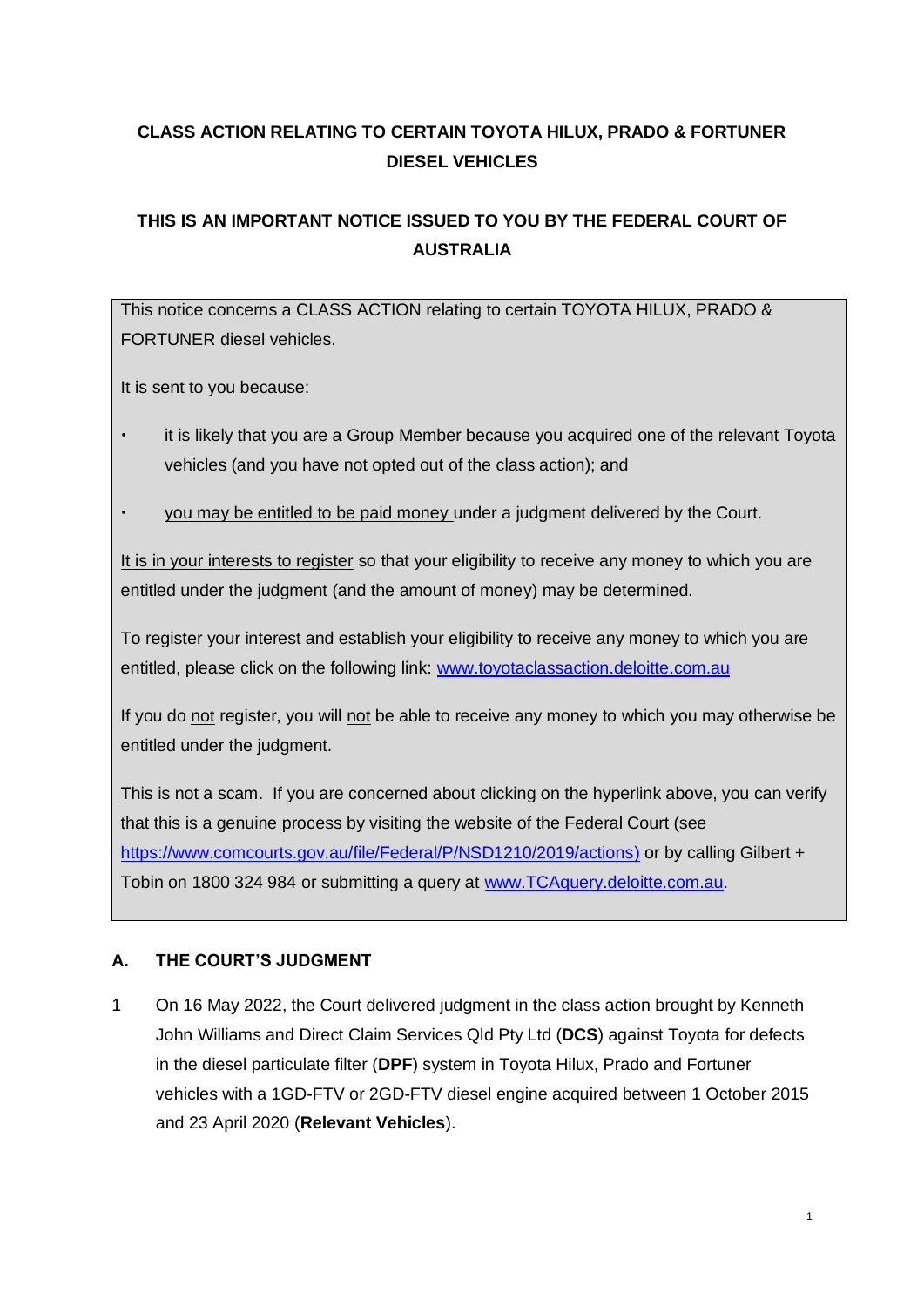- 2 A copy of the Court's reasons for judgment (published on 7 April 2022) is available at [https://www.judgments.fedcourt.gov.au/judgments/Judgments/fca/single/2022/2022fca](https://www.judgments.fedcourt.gov.au/judgments/Judgments/fca/single/2022/2022fca0344) [0344.](https://www.judgments.fedcourt.gov.au/judgments/Judgments/fca/single/2022/2022fca0344)
- 3 The Court found that:
	- (a) the Relevant Vehicles were not of acceptable quality because of their defective DPF systems;
	- (b) Toyota engaged in misleading or deceptive conduct in connection with marketing and selling the Relevant Vehicles;
	- (c) the value of the Relevant Vehicles at the time of initial supply was reduced because of their defective DPF systems;
	- (d) the amount of the reduction in value was 17.5% (measured against Average Retail Price); and
	- (e) eligible Group Members are entitled to be paid money to compensate them for this reduction in value and for the excess GST they paid as a result of acquiring their vehicles at prices which were higher than the true value of those vehicles.
- 4 By way of example, DCS (the second applicant) was awarded **\$7,474.59** for the **reduction in value** of its Toyota Prado, a **further \$747.46** for the **excess GST** it paid to acquire the vehicle and **interest** on these amounts.
- 5 Some affected buyers have already obtained refunds, replacement vehicles and/or compensation payments from Toyota relating to the defective DPF systems in their vehicles. Where this has occurred, that may be taken into account in assessing that person's eligibility to receive money under the judgment (and the amount of any such money). This will be worked out as part of the "distribution scheme" (see paragraph 8 below).

### **B. REGISTER YOUR INTEREST TO RECEIVE MONEY UNDER THE JUDGMENT**

- 6 **You can register your interest to receive money under the judgment by clicking the following link**: [www.toyotaclassaction.deloitte.com.au.](http://www.toyotaclassaction.deloitte.com.au/) You will then need to complete the "registration of interest" form located at that website.
- 7 You will be asked to provide information which is needed to: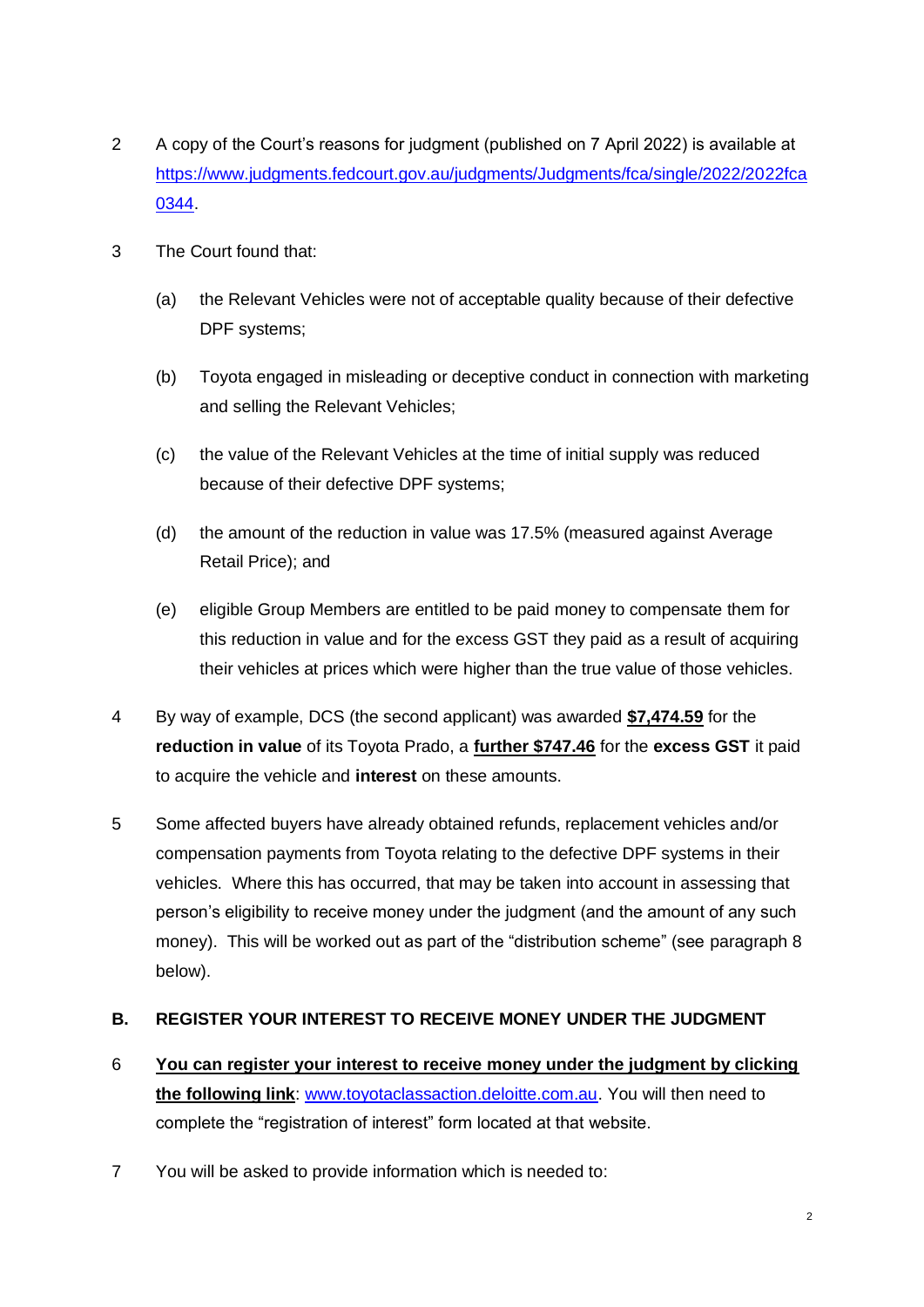- (a) confirm your identity as a Group Member and the details of your Relevant Vehicle(s); and
- (b) establish the date on which you acquired your Relevant Vehicle(s) and the price you paid to acquire your Relevant Vehicle(s) exclusive of taxes, government charges and accessories.
- 8 This information will then be used to confirm whether you are eligible to receive compensation under the judgment and the amount of that compensation. Money will then be distributed under what is known as a "distribution scheme". A distribution scheme is a Court approved and supervised process for assessing the eligibility of each Group Member to receive money under the judgment and paying that money to eligible Group Members.
- 9 If you are not able to complete the "registration of interest" form online (or have any difficulties doing so), you can contact Gilbert + Tobin by calling 1800 324 984 or submitting a query at [www.TCAquery.deloitte.com.au](http://www.tcaquery.deloitte.com.au/) to discuss alternative methods by which you may be able to provide the necessary information.

### 10 **Please register your interest to receive money under the distribution scheme by completing the "registration of interest" form as soon as possible**.

11 You will not be required to pay any "out of pocket" legal costs in order to register your interest to receive money under the judgment. That is because a company called Balance Legal Capital I UK Ltd (**Balance**) agreed to pay the costs of bringing the Toyota DPF class action, including to pay the legal costs of Toyota if the class action was unsuccessful, in return for reimbursement of those costs plus a funding commission in the event the class action was successful (that is, if money was recovered from Toyota). Because it funded the litigation, Balance intends to ask the Court to deduct an amount from the damages to be paid to all eligible Group Members. Whether such a deduction can be made and, if so, the amount of that deduction, will be determined by the Court and you have a right to raise before the Court any issues you have in respect of such a deduction. You will be informed about this process when you register. If there is to be a deduction, this will occur before any money is paid to eligible Group Members. Balance does not intend to seek an amount exceeding 25% of the damages to be paid to eligible Group Members (and it may seek a lesser amount if more Group Members register their interest in receiving money under the judgment).